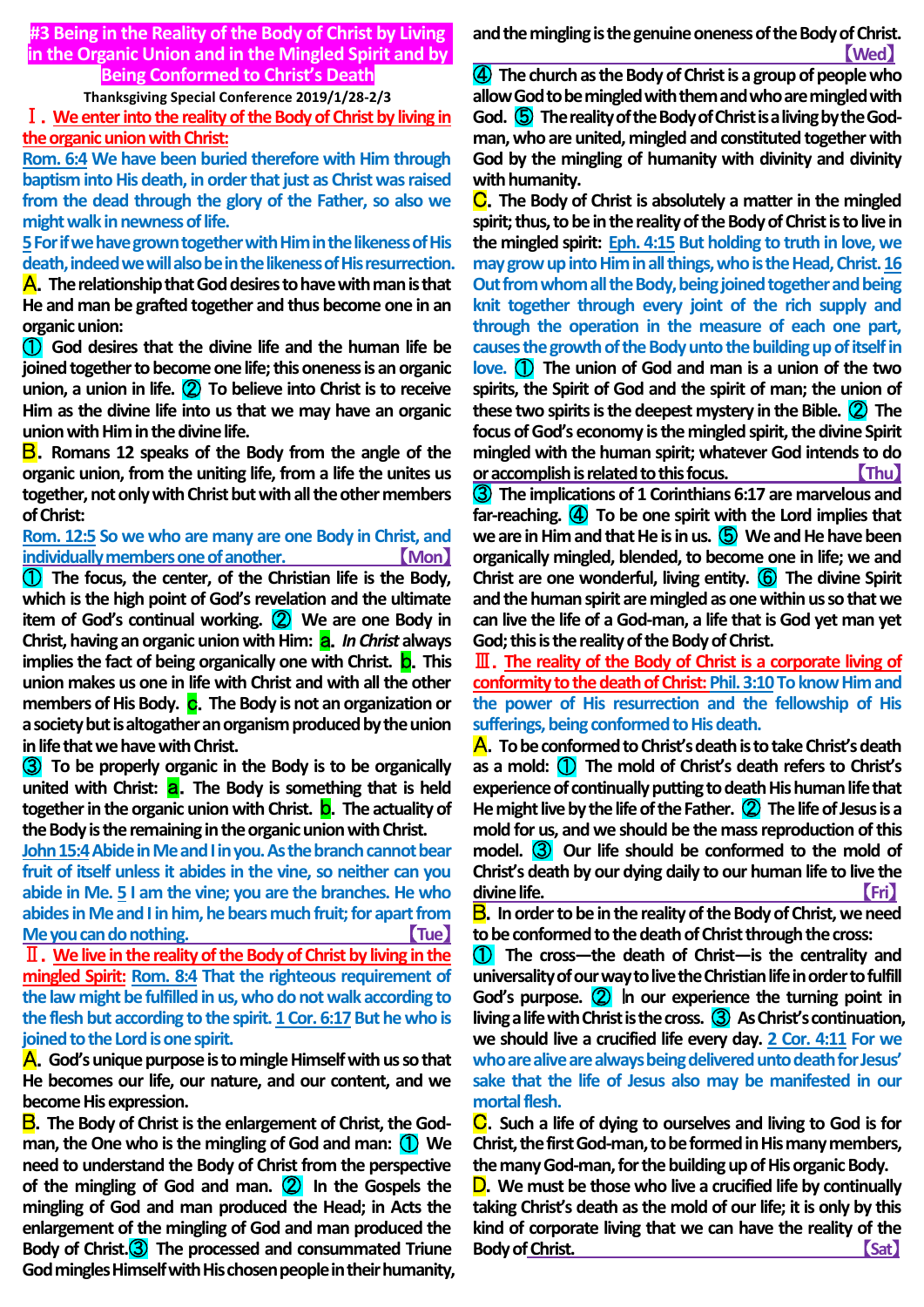## **Crucial Point**①:**Live within the organic union with the Lord, go forth and bear fruit**

**John15:4 Abide in Me and I in you. As the branch cannot bear fruit of itself unless it abides in the vine, so neither can you unless you abide in Me. 1 Cor.6:17 But he who is joined to the Lord is one spirit.**

**OL1** : **In Christ always implies the fact of being organically one with Christ.**

**OL2**: **This union makes us one in life with Christ and with all the other members of His Body.**

**OL3**: **The Body is not an organization or a society but is altogether an organism produced by the union in life that we have with Christ.**

**OL4** : **To be properly organic in the Body is to be organically united with Christ.**

**The Body of Christ is altogether a matter of life and a matter of remaining in our organic union with Christ. When we remain in this organic union, we are in the Body. When we do not remain in this organic union, we are practically and experientially out of the Body. The actuality of the Body is to remain in this organic union with Christ. In order to actually live in the Body life, we must remain in the organic union with Christ. This is simply to remain in Christ. In John 15 the Lord Jesus tells us that He is the vine, we are the branches, and we should abide in Him. To abide in Him means to remain in an organic union with Him. When we remain in this organic union with Christ, we are actually living in the Body. But if we do not remain in this organic union, for all practical purposes we have left the Body. For instance, when we speak by ourselves and apart from Christ, we have left the Body. Our gossip, our free talk, and our loose conversation are all signs that we have left the Body.**

**The Body is not merely a group of Christians coming together. The Body is something that is held together in the organic union with Christ....In order to realize the Body of Christ, we need to fully experience the organic union with Christ with a thorough realization that we are organically one with Christ in life. If we do not realize the organic union in Christ, in practicality we are outside of the Body and apart from the Body.**

# **Application**:**For Junior High and High School Students/College Students**

**When you called upon the name of the Lord and believed in His name, the Spirit of the Lord came into your human spirit and united with you. With this, you do not have to do anything with effort. You are already united with the Lord in your spirit. You just only praise the Lord, enjoy the union with the Lord, and stay in it.**

**The union is a union in life, indicated by a union between a vine and its branch. Let the Lord's word abide in you, exercise your spirit and attach your mind to the spirit. Then You can live in the Lord in reality and stay in the organic union with the Lord.**

**John 15:7 If you abide in Me and My words abide in you, ask whatever you will, and it shall be done for you.**

**FN**「**If you abide in Me and My words abide in you**」**: When we abide in the Lord and let His words abide in us, we actually are one with Him, and He works within us. Then, when we ask in prayer for whatever we will, it is not only we who are praying; He too is praying, in our praying. This kind of prayer is related to fruit-bearing and will surely be answered.**

**In order to live in the Lord, in the organic union with the Lord in action, we need to pray-read the word of the Lord and let the word of the Lord abide in you. According to the degree of your life and spiritual appetite, please sanctify 5-40 minutes (especially morning time), read and pray-read the word with brothers and sisters. And when you go to school, please let the word of the Lord abide inside. Then your studies will be raised in the union with the Lord. Please experience and enjoy the union with the Lord at school life.**

**16 You did not choose Me, but I chose you, and I set you that you should go forth and bear fruit and that your fruit should remain, that whatever you ask the Father in My name, He may give you.**

**FN "go forth"**: **The Greek word for go forth means to depart, implying to leave for another place; hence, it is rendered go forth. The fruit borne by going forth in this way … denotes the believers produced by the fruit-bearer. This corresponds with the subject of this section, 12:20--17:26, which is Christ's multiplication.**

**In order to stay in the union with the Lord, you should have a burden on people and pray for people to be saved. Such prayers are surely granted. After praying, go forth, contact people and preach the gospel to them. To live in the Lord and enjoy the richness of the Lord is not simply to make you a good student. It is to go forth and preach the gospel to bear fruit, so that the fruit will remain. This going forth includes not only actually going out but also contacting people by LINE etc. In order for Christ to multiply, you as the branch of the vine should live in the Lord, go forth and preach the gospel. In Japan, the Christian population is 0.7% of the population, so most people have never heard the gospel, the word of God. Because you have received the mercy of the Lord and be saved earlier, please listen to the Lord's command to go out to bear fruit. That way your student life will be greatly blessed.**

**Prayer**: **"O Lord Jesus, I praise the Lord for the fact that the Lord is organically united with me. What I need is to pray-read the word of the Lord, to let Him live within me, to continue to live in the Lord, the vine. When I abide in the Lord as the branch and enjoy the Lord, the Lord will tell me to go forth to bear fruit. I hope to preach the gospel to sons of peace around me."**

#### **Hymn 1163 Experience of Christ―Abiding in Him**

- **1 He's the vine and we're the branches, We should e'er abide in Him, And let Him abide within us As the flow of life within.**
- **(C) In the vine, in the vine, In the vine, in the vine, We would know Thee, Lord, more deeply, E'er abiding in the vine.**
- **2 As we hear His instant speaking, He's the rich indwelling Word; To abide we must be faithful To the speaking that we've heard.**
- **3 For 'tis here we know abiding In the real and deepest way; If we love our Lord completely, We would do whate'er He'd say.**
- **5 Oh, how precious this abiding, Oh, how intimate and sweet; As the fruit of life is added, And our joy is made complete.**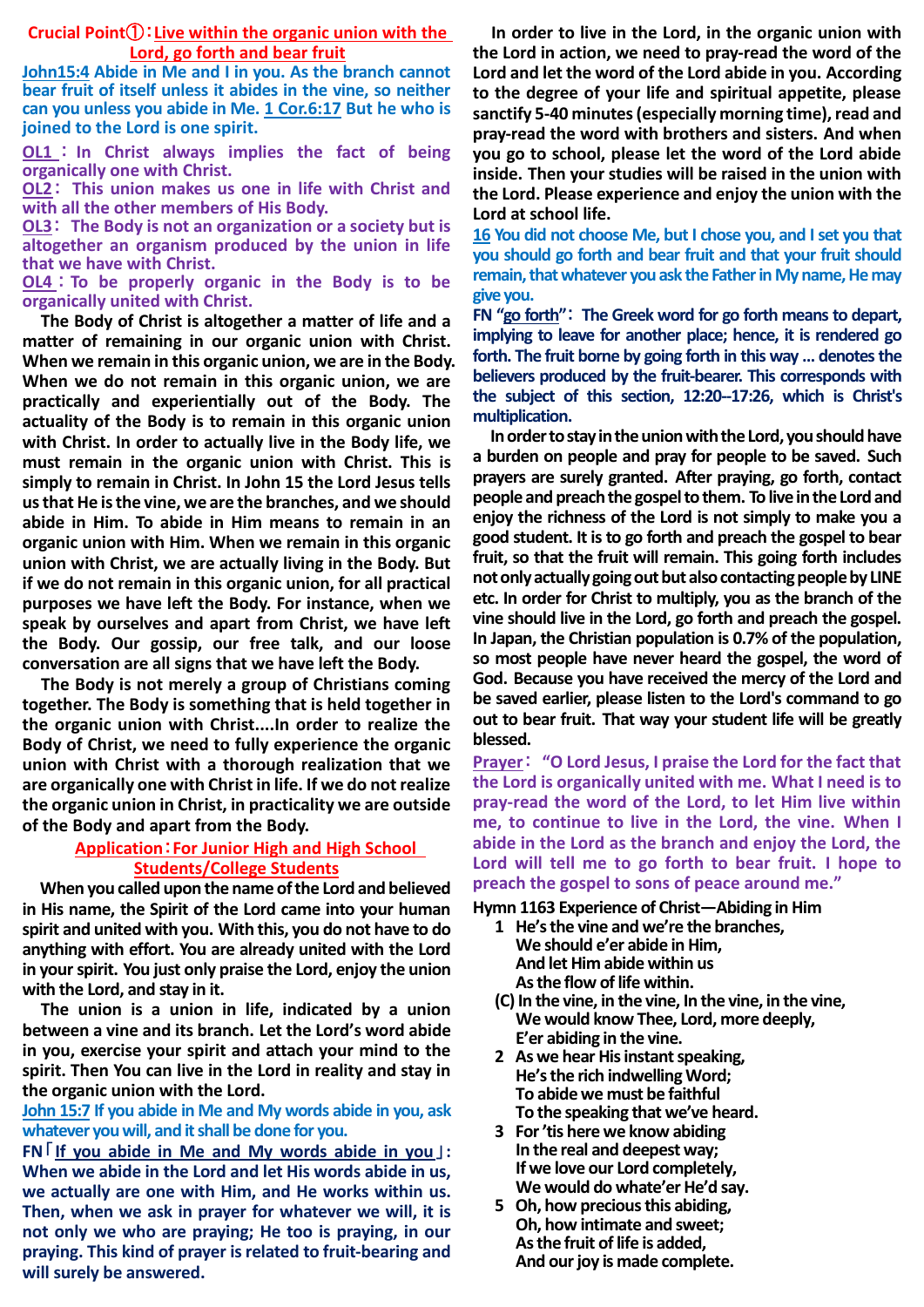Crucial Point②:To be in the reality of the Body of Christ recognize and experience "the organic union with the is to live in the mingled spirit

ⅠCor. 6:17 But he who is joined to the Lord is one spirit. FN「one spirit」: This indicates the mingling of the Lord as the Spirit with our spirit. Our spirit has been regenerated by the Spirit of God, who is now in us and is one with our spirit. This is the realization of the Lord, who became the life-giving Spirit through resurrection and who is now with our spirit. This mingled spirit is often referred to in Paul's Epistles.

Rom. 8:16 The Spirit Himself witnesses with our spirit that we are children of God.

FN「with our spirit」: This reveals that the Spirit of God today, the all-inclusive Spirit of the Triune God, dwells in our regenerated human spirit and works in our spirit. These two spirits are one; they live together, work together, and exist together as one mingled spirit.

OL1:The Body of Christ is absolutely a matter in the mingled spirit; thus, to be in the reality of the Body of Christ is to live in the mingled spirit.

OL2:The focus of God's economy is the mingled spirit, the divine Spirit mingled with the human spirit; whatever God intends to do or accomplish is related to this focus.

What is the Body of Christ practically speaking? It is the mingled spirit....If we would see this, we would say, "Lord,... the reality of the Body is right within me. The regenerated spirit and the indwelling Spirit are now one, mingled together right within me. I do not need to pray; I do not need to wait.... Every -thing is within me. I just walk according to this mingled spirit. I just set my mind on the spirit. Life is here, and peace is here.

Actually, to walk according to the spirit means to walk according to both the divine Spirit and the human spirit, according to the two spirits mingled as one....This is the focus of the divine economy. Whatever God intends to do or accomplish is related to this focus. If we would have certain basic spiritual experiences, we must have a clear understanding that the focus of God's economy is the mingled spirit, the divine Spirit mingled with the human spirit.

We live not only according to the conscience but according to the mingled spirit....Here, on this [highest] level, we have the Christian life and also the church life.... We should walk according to this, that is, according to the mingled spirit. We should be a person in such a spirit as was the apostle John in Revelation. Application:for Young Working/Graduate Student Saints

Rev. 1:10 I was in spirit on the Lord's Day.

FN「in spirit」: This book stresses not only the Spirit of God as the sevenfold intensified Spirit for God's intensified move, but also our human spirit as the organ for us to realize and respond to God's move. Only spirit (our spirit) can respond to Spirit (God's Spirit).

FN「the Lord's Day」:Here the Lord's Day should be the first day of the week, the day the Lord was resurrected. The early church met regularly on this day. It was on this day that John was in spirit and saw the visions of God's economy.

The Spirit of God and our spirit are not only joined but blended together and became the mingled spirit. Please

Lord" and "the Spirit of the Lord came into our spirit to be the mingled spirit" by faith. To recognize these things means that this is the accomplished fact and you don't need to pray for the accomplishment. Upon this understanding, you should exercise the mingled spirit.

The goal of God's economy is the building and the focus, the central point to reach the building is the mingled spirit. As a business person or a researcher in the graduate school, please exercise the mingled spirit to work and study. For the building up of the Body of Christ, your life with testimony in your daily life depends on the exercise of the mingled spirit. In the mingled spirit the divine riches, wisdom, understanding, endurance, keen discernment, love and sympathy toward people will become your experience. Especially when you face the hard case or difficulty, by exercising the mingled spirit, you will be able to handle these matters properly by gaining insight and excellent wisdom and understanding.

ⅠCor. 2:11 For who among men knows the things of man, except the spirit of man which is in him? In the same way, the things of God also no one has known except the Spirit of God. 12 But we have received not the spirit of the world but the Spirit which is from God, that we may know the things which have been graciously given to us by God;

14 But a soulish man does not receive the things of the Spirit of God, for they are foolishness to him and he is not able to know them because they are discerned spiritually. 15 But the spiritual man discerns all things, but he himself is discerned by no one.

16 For who has known the mind of the Lord and will instruct Him? But we have the mind of Christ.

However, the spiritual experience in the daily life is not only for you to become an excellent business person or researcher, but it is ultimately for the building up of the Body of Christ. The building up of the Body is the goal of God's economy. So please reconfirm that the blessings in the daily life are for the building of the Body. You should consecrate your business life and research life and yourself to the Lord. And please speak Christ whom you experienced to the 6 kinds of new ones as the gospel. The important secret in speaking the gospel is to exercise the mingled spirit. If you do this, the flow of the water of life will flow out from you and water them and supply people.

Prayer:"Oh Lord Jesus, I have the spirit that was the mingling of the Spirit of God and the human spirit. Hallelujah! Thank the Lord. In the mingled spirit, God is with me so that I can experience the excellent virtues such as Christ's insight, wisdom, understanding, the heart that loves and forgives others. And this is for speaking out of experiences of Christ as the gospel to the 6 kinds of new ones to build up the Body. Amen!"

- 450 Experience God ― In the spirit
- 1 ひとに対すかみのストーリー, みな霊にある; ひとはかみの本しつを, 霊で経験する。 (復)霊は霊を生み, 霊は霊を拝す; 霊,ことばとなり, 生けるみずはながる。
- 6 かみのすべてのゆたか, みな霊にある; つねに霊でかみ,呼吸し, 経験し,享受す。